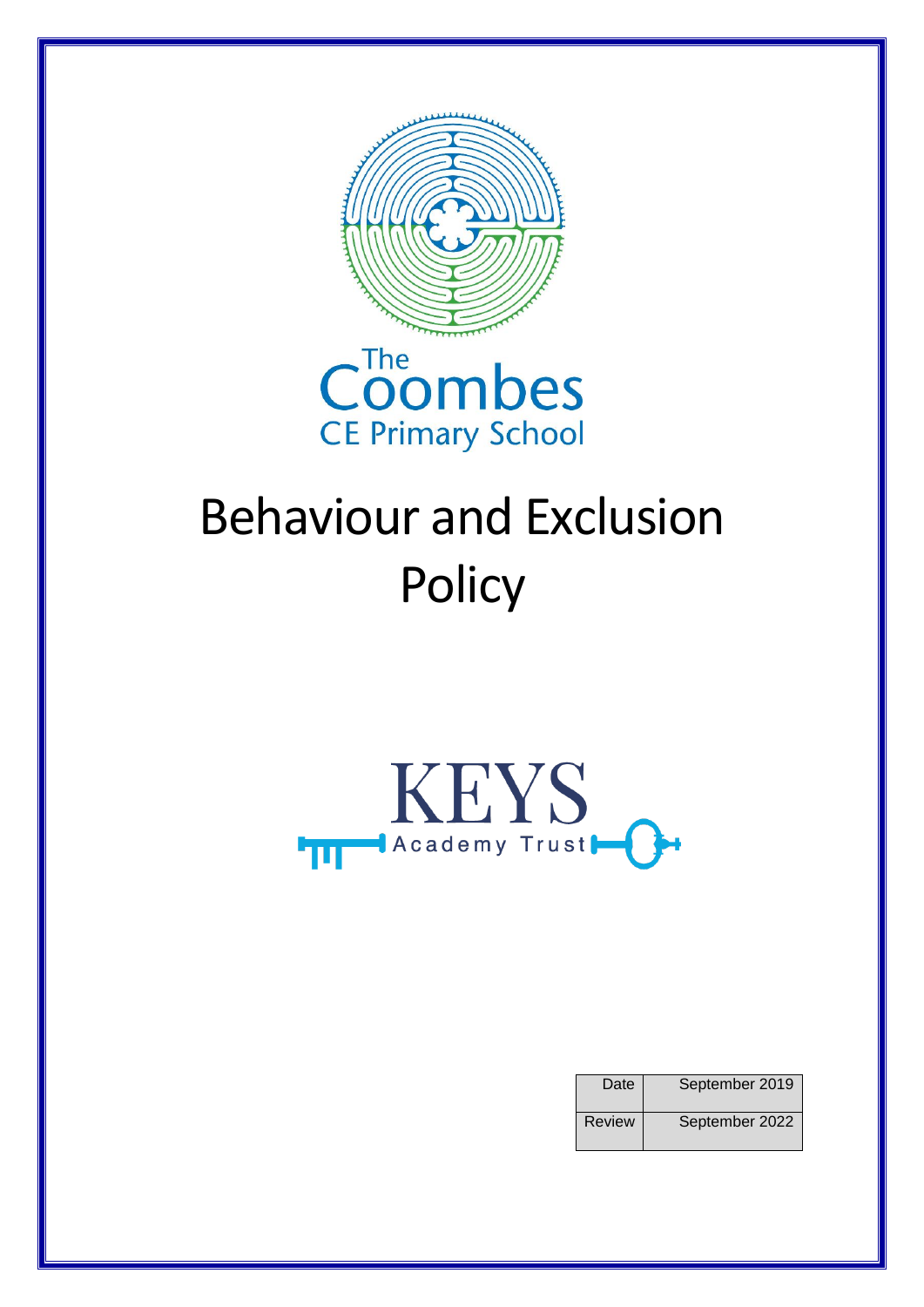## **Exclusion is considered to be a last resort**

#### **Exclusion**

At The Coombes Church of England Primary School we aim to avoid excluding pupils through:

- the establishment of positive relationships with our pupils;
- the timely application of in-house intervention strategies such as social skills groups;
- the involvement external agencies to facilitate Pastoral Support Plans for pupils at risk of exclusion.

Nevertheless, serious misbehaviour may still arise and may result in a pupil being excluded from school. **Only the Headteacher can take the decision to exclude** and it would follow a **significant** breach of school rules such as

- Violence and/or threats towards another pupil or a member of Staff;
- An attack or threat of a sexual nature;
- Inappropriate use of digital devices including threats, intimidation or distribution of unlawful images;
- Persistent refusal to follow instructions or requests;
- Disruption of lessons;
- Bringing any sort of weapon, drugs or alcohol into school, whether or not there was an intention to use it.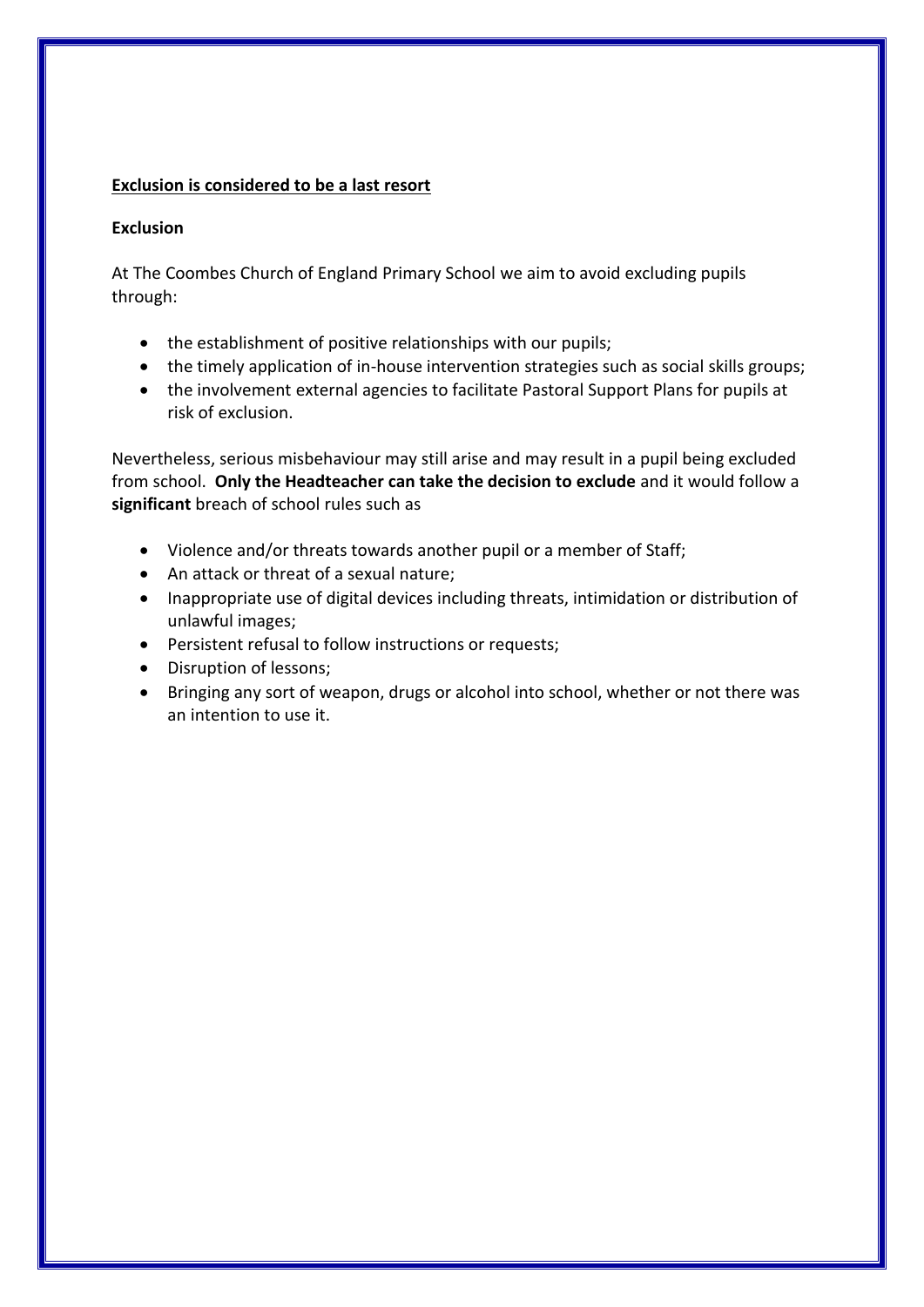| Appendix 1 Independent review panel training |
|----------------------------------------------|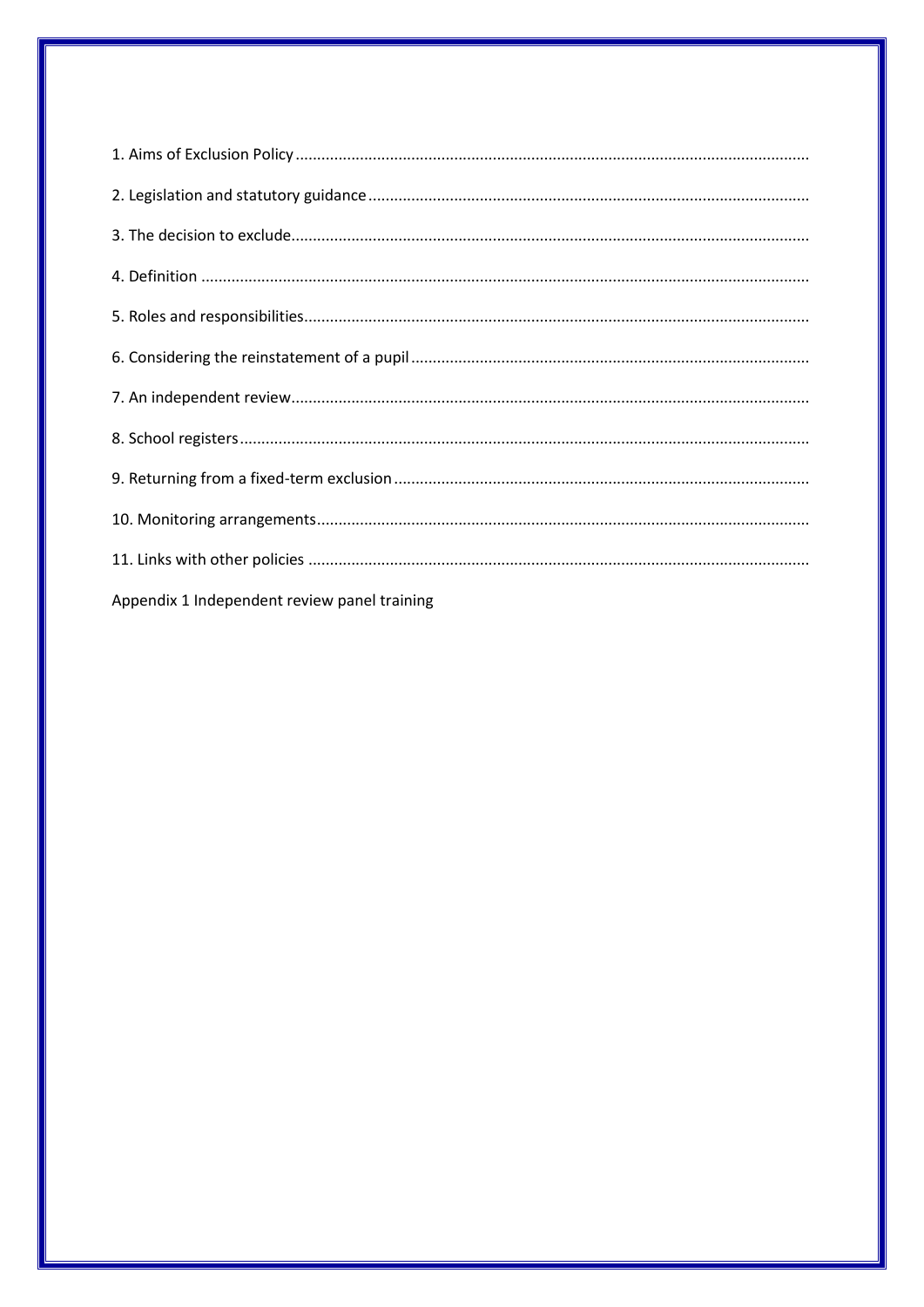# **1. Aims**

Our school aims to ensure that:

- The exclusions process is applied fairly and consistently
- The exclusions process is understood by governors, staff, parents and pupils
- > Pupils in school are safe and happy
- Pupils do not become NEET (not in education, employment or training)

#### **2. Legislation and statutory guidance**

This policy is based on statutory guidance from the Department for Education[: Exclusion from maintained](https://www.gov.uk/government/publications/school-exclusion)  [schools, academies and pupil referral units \(PRUs\) in England.](https://www.gov.uk/government/publications/school-exclusion)

It is based on the following legislation, which outline schools' powers to exclude pupils:

- Section 52 of the [Education Act 2002,](http://www.legislation.gov.uk/ukpga/2002/32/section/52) as amended by the [Education Act 2011](http://www.legislation.gov.uk/ukpga/2011/21/contents/enacted)
- [The School Discipline \(Pupil Exclusions and Reviews\) \(England\) Regulations 2012](http://www.legislation.gov.uk/uksi/2012/1033/made)
- Sections 64-68 of the [School Standards and Framework Act 1998](http://www.legislation.gov.uk/ukpga/1998/31)

In addition, the policy is based on:

- Part 7, chapter 2 of the [Education and Inspections Act 2006,](http://www.legislation.gov.uk/ukpga/2006/40/part/7/chapter/2) which looks at parental responsibility for excluded pupils
- Section 579 of the [Education Act 1996,](http://www.legislation.gov.uk/ukpga/1996/56/section/579) which defines 'school day'

The [Education \(Provision of Full-Time Education for Excluded Pupils\) \(England\) Regulations 2007,](http://www.legislation.gov.uk/uksi/2007/1870/contents/made) as amended by The Education (Provision of Full-Time Education for Excluded Pupils) (England) (Amendment) [Regulations 2014](http://www.legislation.gov.uk/uksi/2014/3216/contents/made)

## **3. The decision to exclude**

Only the headteacher, or acting headteacher, can exclude a pupil from school. A permanent exclusion will be taken as a last resort.

Our school is aware that off-rolling is unlawful. Ofsted defines off-rolling as:

"…the practice of removing a pupil from the school roll without a formal, permanent exclusion or by encouraging a parent to remove their child from the school roll, when the removal is primarily in the interests of the school rather than in the best interests of the pupil."

We are committed to following all statutory exclusions procedures to ensure that every child receives an education in a safe and caring environment.

A decision to exclude a pupil will be taken only:

In response to serious or persistent breaches of the school's behaviour policy, **and**

If allowing the pupil to remain in school would seriously harm the education or welfare of others

Before deciding whether to exclude a pupil, either permanently or for a fixed period, the headteacher will: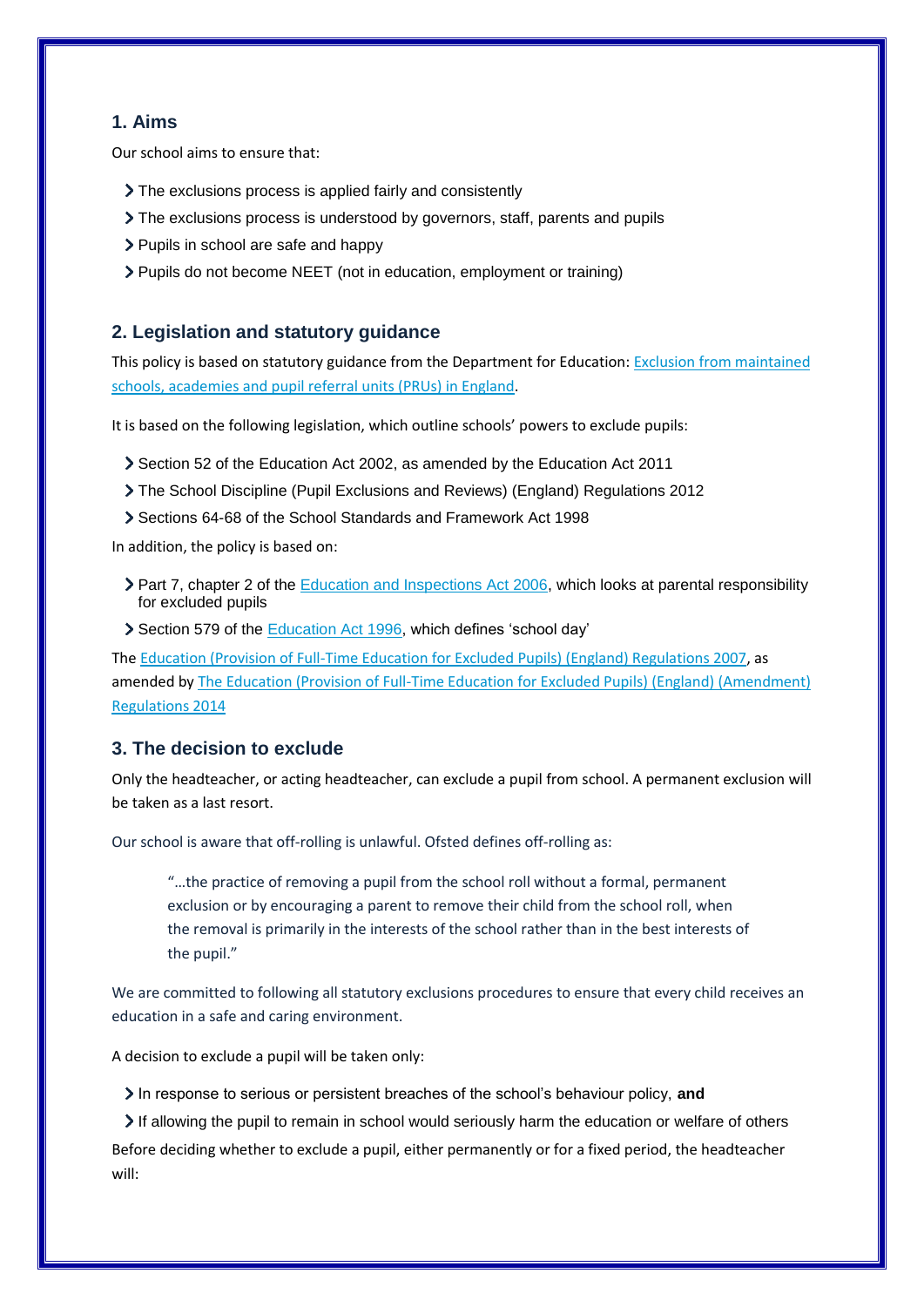- Consider all the relevant facts and evidence, including whether the incident(s) leading to the exclusion were provoked
- Allow the pupil to give their version of events
- Consider if the pupil has special educational needs (SEN)

## **4. Definition**

For the purposes of exclusions, school day is defined as any day on which there is a school session. Therefore, INSET or staff training days do not count as a school day.

## **5. Roles and responsibilities**

#### **5.1 The headteacher**

#### **Informing parents**

The headteacher will immediately provide the following information, in writing, to the parents of an excluded pupil:

- > The reason(s) for the exclusion
- The length of a fixed-term exclusion or, for a permanent exclusion, the fact that it is permanent
- Information about parents' right to make representations about the exclusion to the governing board and how the pupil may be involved in this
- Where there is a legal requirement for the governing board to meet to consider the reinstatement of a pupil, and that parents have a right to attend a meeting, be represented at a meeting (at their own expense) and to bring a friend

The headteacher will also notify parents by the end of the afternoon session on the day their child is excluded that for the first 5 school days of an exclusion, or until the start date of any alternative provision where this is earlier, parents are legally required to ensure that their child is not present in a public place during school hours without a good reason. Parents may be given a fixed penalty notice or prosecuted if they fail to do this.

If alternative provision is being arranged, the following information will be included when notifying parents of an exclusion:

- The start date for any provision of full-time education that has been arranged
- The start and finish times of any such provision, including the times for morning and afternoon sessions, where relevant
- > The address at which the provision will take place
- Any information required by the pupil to identify the person they should report to on the first day

Where this information on alternative provision is not reasonably ascertainable by the end of the afternoon session, it may be provided in a subsequent notice, but it will be provided no later than 48 hours before the provision is due to start. The only exception to this is where alternative provision is to be provided before the sixth day of an exclusion, in which case the information can be provided with less than 48 hours' notice with parents' consent.

#### **Informing the governing board and local authority**

The headteacher will immediately notify the governing board and the local authority (LA) of:

A permanent exclusion, including when a fixed-period exclusion is made permanent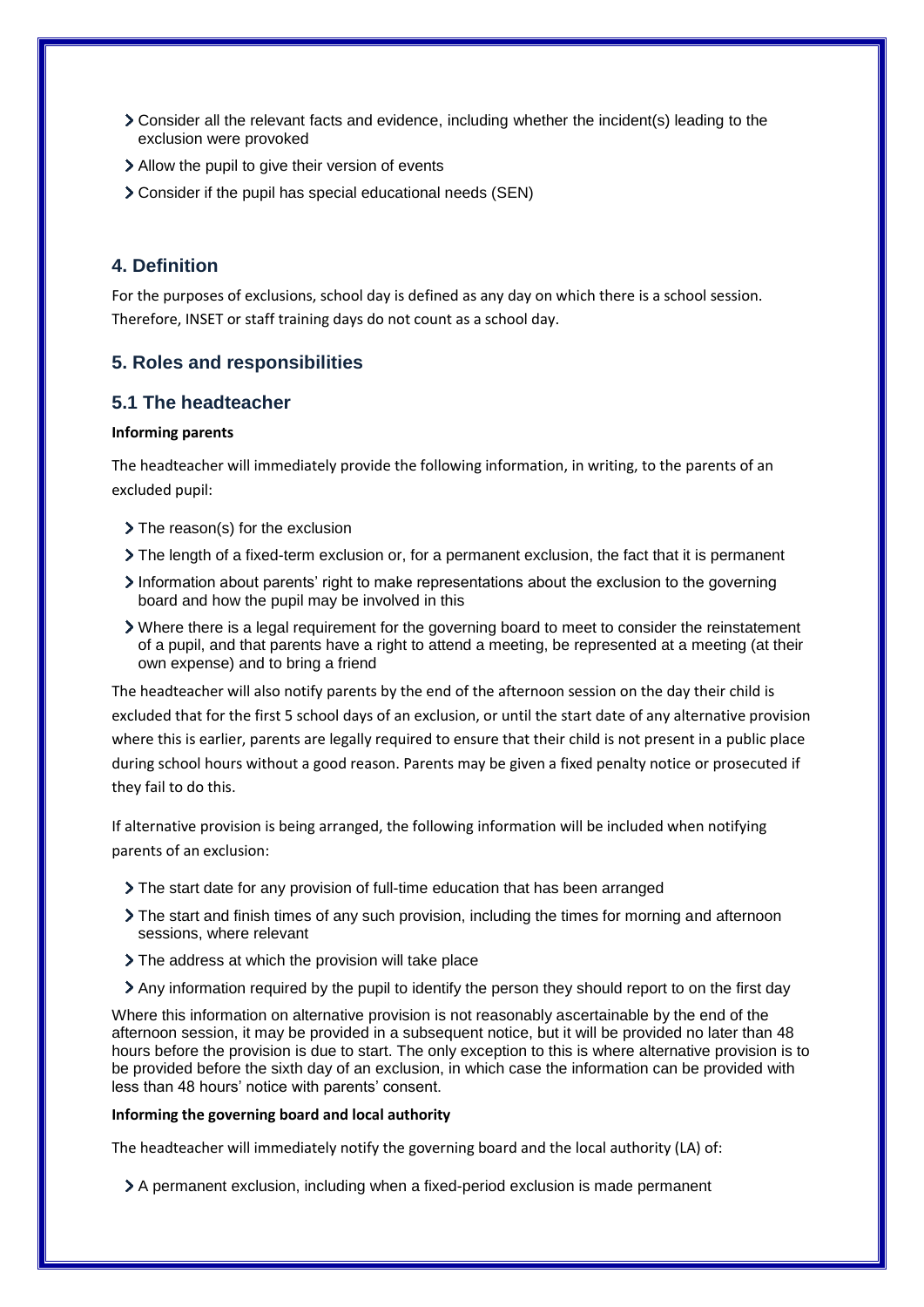- Exclusions which would result in the pupil being excluded for more than 5 school days (or more than 10 lunchtimes) in a term
- Exclusions which would result in the pupil missing a public examination

For a permanent exclusion, if the pupil lives outside the LA in which the school is located, the headteacher will also immediately inform the pupil's 'home authority' of the exclusion and the reason(s) for it without delay.

For all other exclusions, the headteacher will notify the governing board and LA once a term.

## **5.2 The governing board**

Responsibilities regarding exclusions is delegated to the Child Development Committee consisting of at least 3 governors.

The Child Development Committee has a duty to consider the reinstatement of an excluded pupil (see section 6).

# **5.3 The LA**

For permanent exclusions, the LA is responsible for arranging suitable full-time education to begin no later than the sixth day of the exclusion.

## **6. Considering the reinstatement of a pupil**

The Child Development Committee will consider the reinstatement of an excluded pupil within 15 school days of receiving the notice of the exclusion if:

- The exclusion is permanent
- It is a fixed-term exclusion which would bring the pupil's total number of school days of exclusion to more than 15 in a term
- It would result in a pupil missing a public examination

If requested to do so by parents, the Child Development Committee will consider the reinstatement of an excluded pupil within 50 school days of receiving notice of the exclusion if the pupil would be excluded from school for more than 5 school days, but less than 15, in a single term

Where an exclusion would result in a pupil missing a public examination, the Child Development Committee will consider the reinstatement of the pupil before the date of the examination. If this is not practicable, the Child Development Committee will consider the exclusion and decide whether or not to reinstate the pupil.

The Child Development Committee can either:

- Decline to reinstate the pupil, or
- $\triangleright$  Direct the reinstatement of the pupil immediately, or on a particular date

In reaching a decision, Child Development Committee will consider whether the exclusion was lawful, reasonable and procedurally fair and whether the headteacher followed their legal duties. They will decide whether or not a fact is true 'on the balance of probabilities', which differs from the criminal standard of 'beyond reasonable doubt', as well as any evidence that was presented in relation to the decision to exclude.

Minutes will be taken of the meeting, and a record of evidence considered kept. The outcome will also be recorded on the pupil's educational record.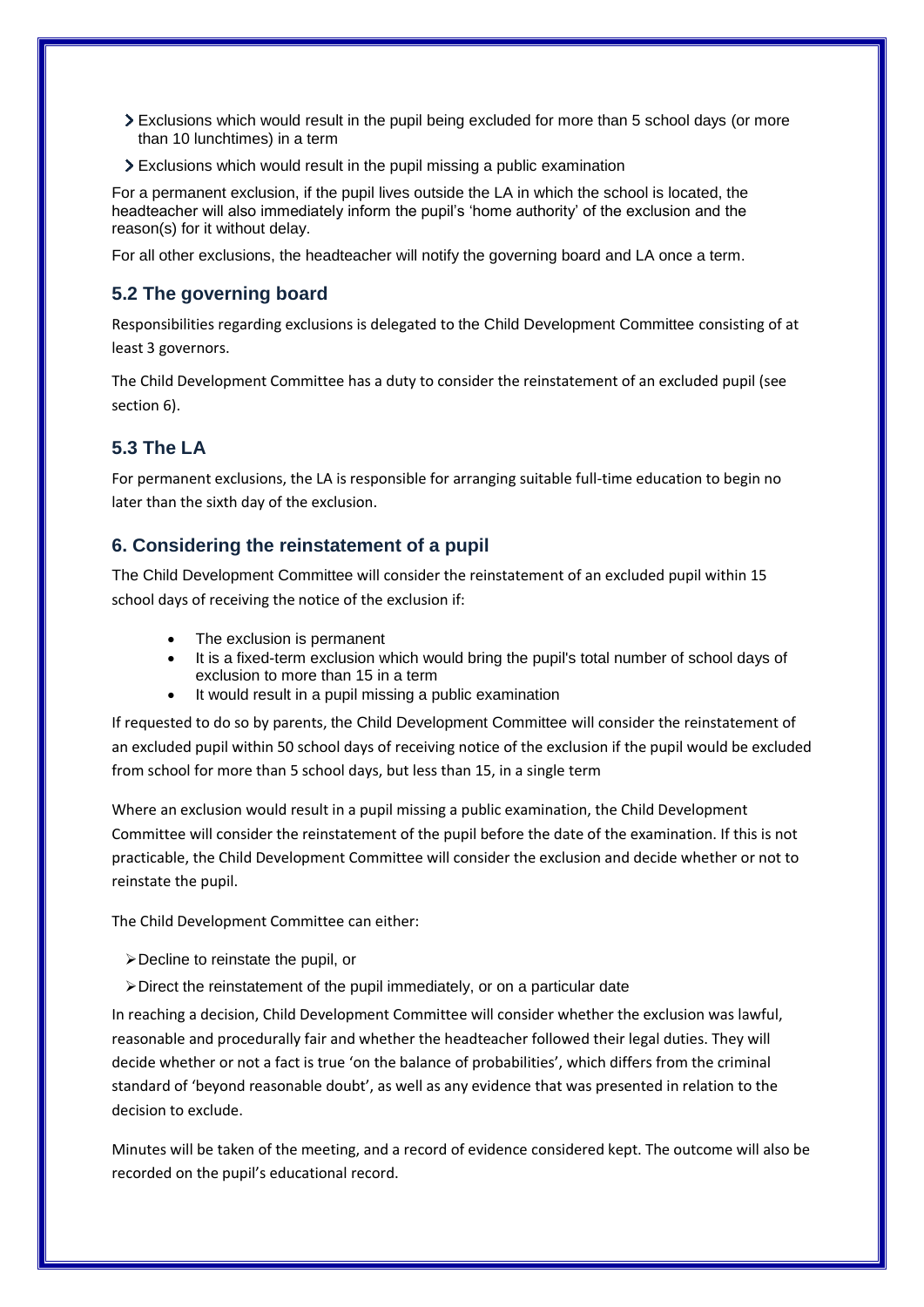The Child Development Committee will notify, in writing, the headteacher, CEO, parents and the LA of its decision, along with reasons for its decision, without delay.

Where an exclusion is permanent, the Child Development Committee decision will also include the following:

- > The fact that it is permanent
- $\triangleright$  Notice of parents' right to ask for the decision to be reviewed by an independent review panel, and:
	- The date by which an application for an independent review must be made
	- The name and address to whom an application for a review should be submitted
	- That any application should set out the grounds on which it is being made and that, where appropriate, reference to how the pupil's SEN are considered to be relevant to the exclusion
	- That, regardless of whether the excluded pupil has recognised SEN, parents have a right to require The Keys Academy Trust to appoint an SEN expert to attend the review
	- Details of the role of the SEN expert and that there would be no cost to parents for this appointment
	- That parents must make clear if they wish for an SEN expert to be appointed in any application for a review
	- That parents may, at their own expense, appoint someone to make written and/or oral representations to the panel, and parents may also bring a friend to the review
	- That if parents believe that the exclusion has occurred as a result of discrimination, they may make a claim under the Equality Act 2010 to the first-tier tribunal (special educational needs and disability), in the case of disability discrimination, or the county court, in the case of other forms of discrimination. A claim of discrimination made under these routes should be lodged within 6 months of the date on which the discrimination is alleged to have taken place.

#### **7. An independent review**

If parents apply for an independent review, The Keys Academy Trust will arrange for an independent panel to review the decision of the governing board not to reinstate a permanently excluded pupil.

Applications for an independent review must be made within 15 school days of notice being given to the parents by , the Child Development Committee of its decision to not reinstate a pupil.

A panel of 3 or 5 members will be constituted with representatives from each of the categories below. Where a 5-member panel is constituted, 2 members will come from the school governors category and 2 members will come from the headteacher category.

- $\triangleright$  A lay member to chair the panel who has not worked in any school in a paid capacity, disregarding any experience as a school governor or volunteer
- $\triangleright$  School governors who have served as a governor for at least 12 consecutive months in the last 5 years, provided they have not been teachers or headteachers during this time
- $\blacktriangleright$  Headteachers or individuals who have been a headteacher within the last 5 years

A person may not serve as a member of a review panel if they:

 $\triangleright$  Are a member of The Keys Academy Trust or governing board of the excluding school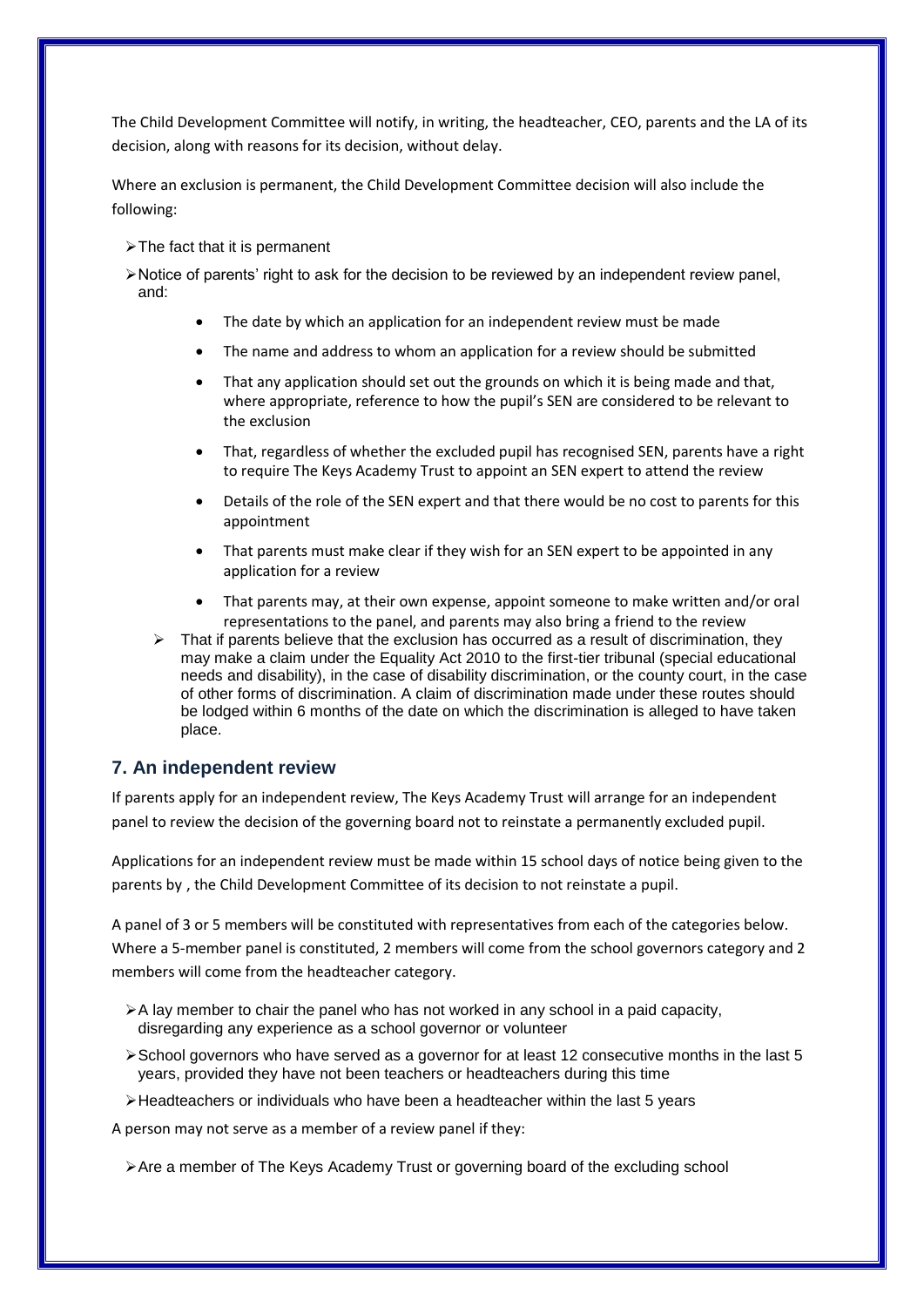- Are the headteacher of the excluding school, or have held this position in the last 5 years
- Are an employee of The Keys Academy Trust or the governing board, of the excluding school (unless they are employed as a headteacher at another school)
- Have, or at any time have had, any connection with The Keys Academy Trust, school, governing board, parents or pupil, or the incident leading to the exclusion, which might reasonably be taken to raise doubts about their impartially
- $\blacktriangleright$  Have not had the required training within the last 2 years (see appendix 1 for what training must cover)

A clerk will be appointed to the panel.

The independent panel will decide one of the following:

- Uphold the governing board's decision
- Recommend that the governing board reconsiders reinstatement
- Overturn the governing board's decision and direct that they reconsider reinstatement (only when the decision is judged to be flawed)

The panel's decision can be decided by a majority vote. In the case of a tied decision, the chair has the casting vote.